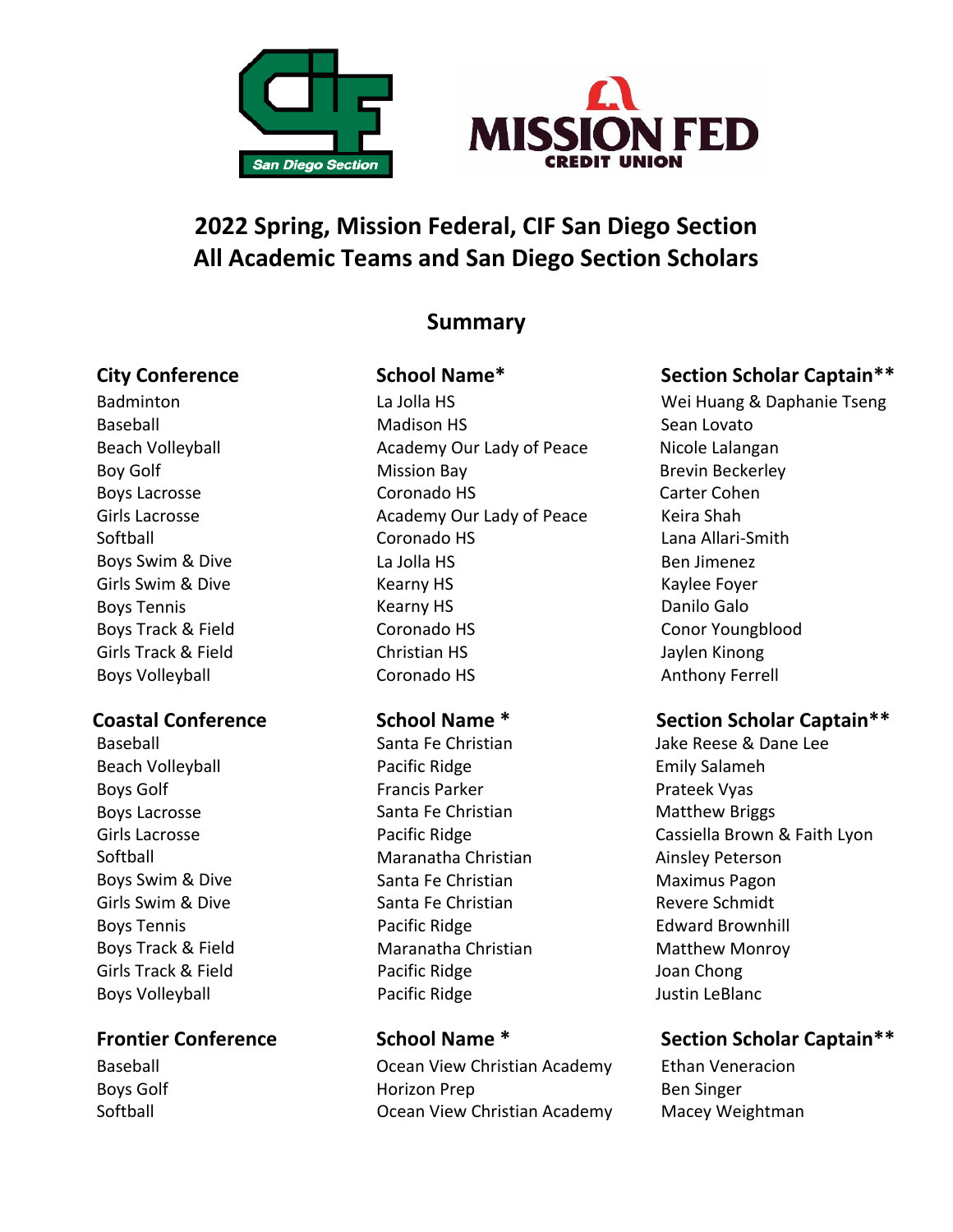Baseball Beach Volleyball Boys Golf Gymnastics Boys Lacrosse Girls Lacrosse Softball Boys Swim & Dive Girls Swim & Dive Boys Tennis Boys Track & Field Girls Track & Field Boys Volleyball

Baseball Beach Volleyball Boys Golf Gymnastics Boys Lacrosse Girls Lacrosse Softball Boys Swim & Dive Girls Swim & Dive Boys Tennis Boys Track & Field Girls Track & Field Boys Volleyball

Baseball Beach Volleyball Boys Golf Gymnastics Boys Lacrosse Girls Lacrosse Softball Boys Swim & Dive Girls Swim & Dive Boys Tennis Boys Track & Field Girls Track & Field Boys Volleyball

Girls Track & Field **Mountain Empire HS** Rose Johnson

Steele Canyon & West Hills HS Steele Canyon HS Grossmont HS Grossmont HS Grossmont HS Grossmont HS Steele Canyon HS West Hills HS Steele Canyon HS West Hills HS Santana HS Santana HS West Hills HS

 Mar Vista HS Castle Park HS Mater Dei HS Olympian HS Olympian HS Mater Dei HS Olympian HS Mater Dei HS Mater Dei HS Mater Dei HS Mater Dei HS Mater Dei HS Mater Dei HS

 La Costa Canyon HS La Costa Canyon HS San Marcos HS Rancho Bernardo HS Carlsbad HS Rancho Bernardo HS Torrey Pines HS San Marcos HS Rancho Bernardo HS Fallbrook HS Westview HS Sage Creek HS La Costa Canyon HS

### **Grossmont Conference School Name \* Section Scholar Captain \*\***

Cody Landy & Braden Wilson Taylor Harry Brandon Case Molly Schell Joseph Holenstein Savanna Reynolds Gabrielle Ortega- Alves Justice Lamboy Lila Werland David Teran Thomas Cameron Lynda Hasman Jasin Cekinmez

# **Metro Conference School Name\* Section Scholar Captain\*\***

Dante Pacheco Alexxa Rodriguez Carlos Mattei N/A Elijah Frijas Skylar Pay Adrianna Kumar Julian To Ana Shaw Ryan Duarte Jacob Gilbert Jasmine Navarro Paul Dolby

### **North County Conference School Name Section Scholar Captain\*\***

Jacob Paul Julia Thorner Joshua Vivier Abigail Alvarado Deklan Schwartz Jessica Ackerman Kyra Chan Nathan Hong Kyla Bruhn Daniel Winton & James Smith Edmund Sumpena Stormy Wallace Weston Wilmot